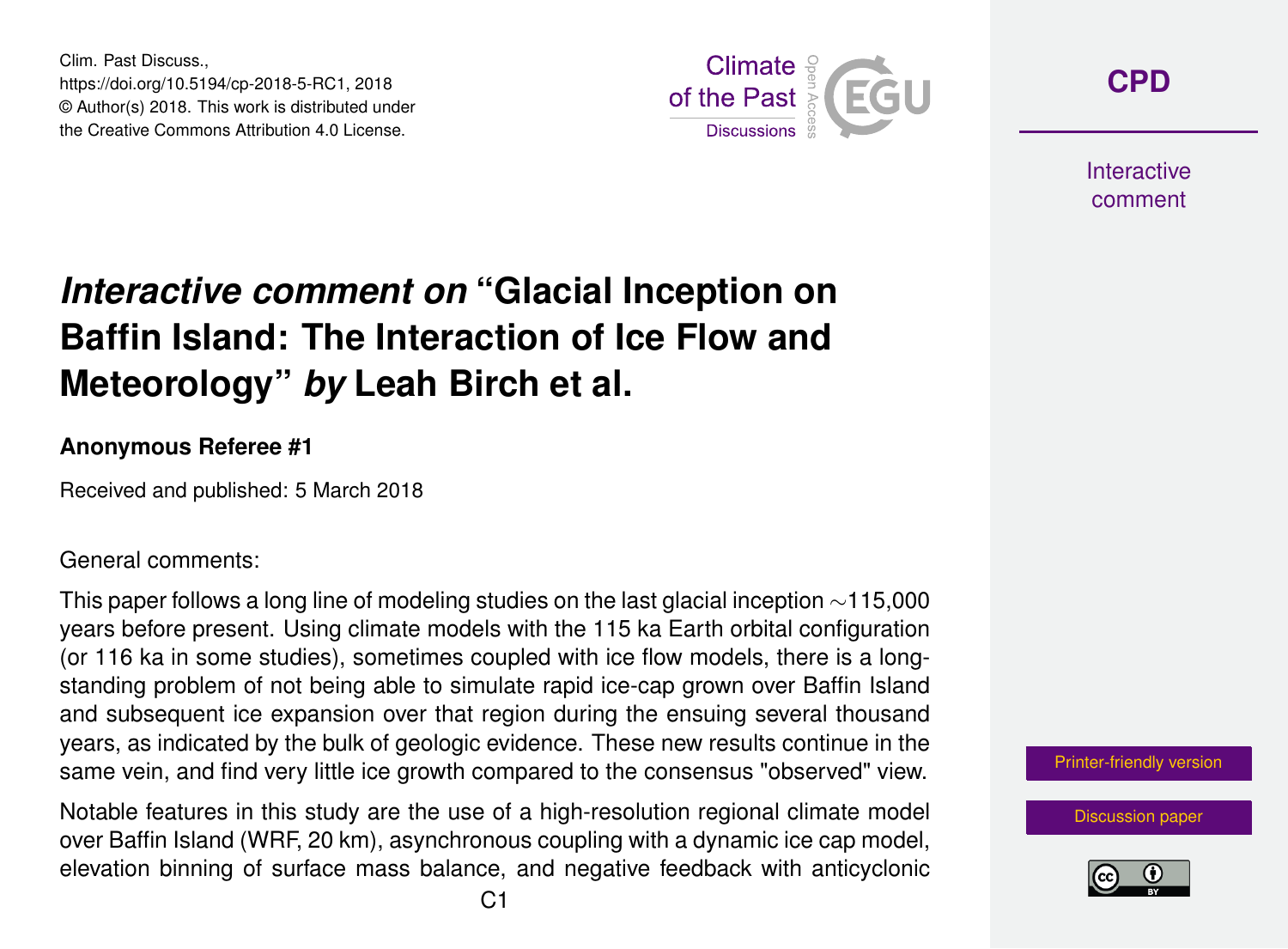flow warming air at the ice margins. The introduction contains a helpful and reasonably thorough review of the long line of previous modelling work, and an outline of the observational basis. The paper is well organized and clear throughout. However, I have several major concerns with the methodology, listed below.

Specific comments:

(1) The RCM is forced at the lateral boundaries by ECMWF-reanalyzed meteorology for a modern year (1985-1986). External forcings related to 115 ka, i.e., Earth orbit and CO2 level, are only applied in the RCM. The RCM's 100-km outer domain, shown in Figs. 8-11, covers much of North America and Greenland and nearby oceans, but not the entire Arctic or northern Eurasia. Consequently it is missing some of the large-scale forcing on hemispheric and semi-hemispheric scales at 115 ka, including variations in low-order planetary waves, due to the GCM boundary influence. More importantly, ocean surface temperatures and sea ice are prescribed in the RCM from the GCM (I think), and so remain at their modern state; in reality they would be strongly affected by the 115 ka orbital perturbations and influence Baffin Island climate. Also, within North America, the RCM physics contains no snow-masking albedo feedback due to vegetation ecotone shifts. All of these hemispheric-to-continental scale processes and feedbacks have been identified in previous modeling studies (see Introduction) as potentially significant players in cooling over Baffin Island and ice-cap initiation at 115 ka, but are muted or absent in the RCM simulations here.

To remedy this, I suggest that a GCM should be used, not modern reanalysis, with the GCM physics including ocean dynamics and sea ice, and with the GCM orbit changed to 115 ka. Preferably both the GCM and RCM would have vegetation feedbacks. Some of this is discussed on pg. 19, but should be implemented in my opinion.

(2) The paper presents results from a "WRF control simulation", described on pg. 5, line 27 and shown in subsequent figure panels. It is not entirely clear from the text, but I think this is really the first step in the asynchronous sequence, and uses 115 ka



**Interactive** comment

[Printer-friendly version](https://www.clim-past-discuss.net/cp-2018-5/cp-2018-5-RC1-print.pdf)

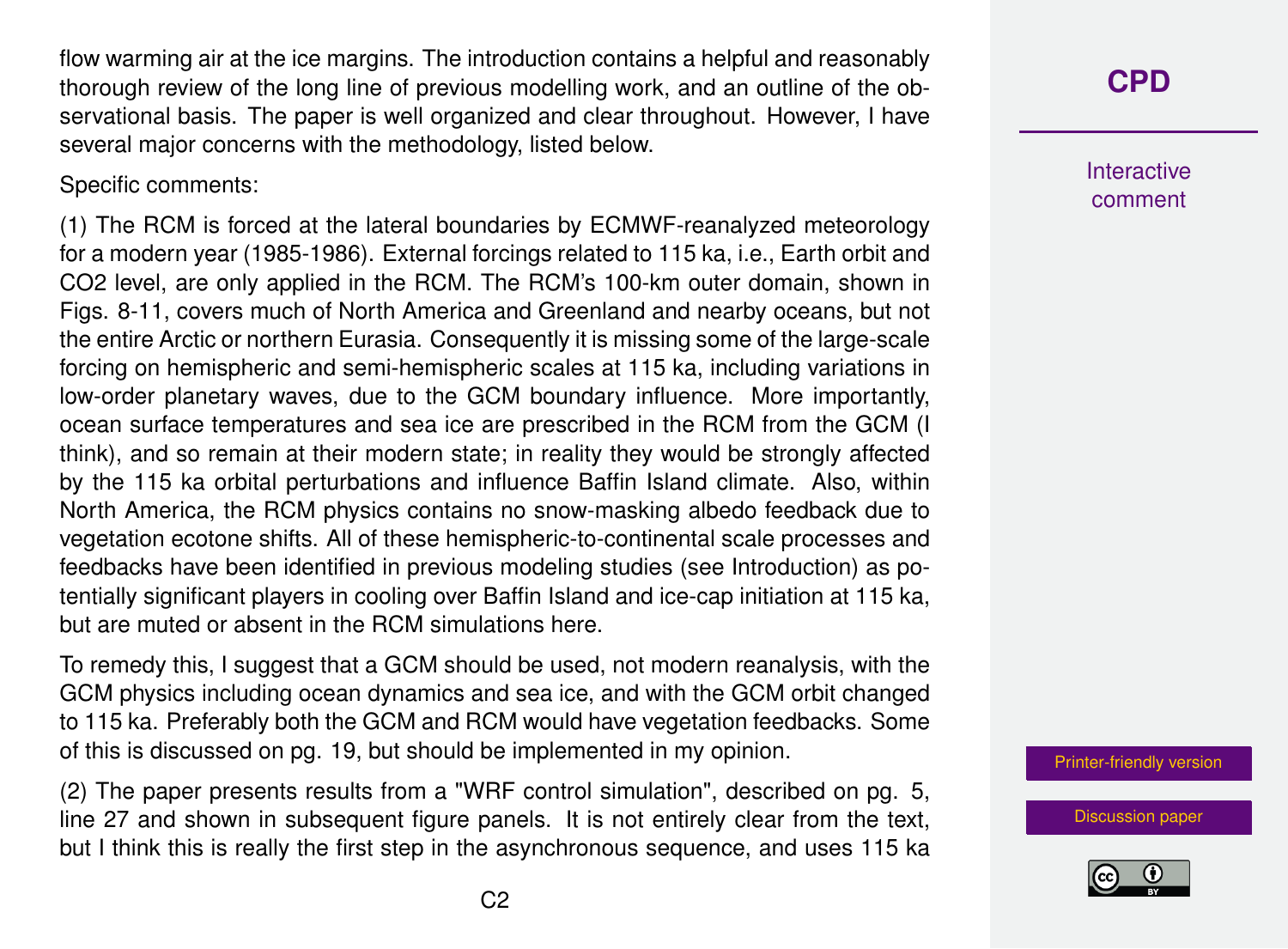orbit and reduced CO2 (pg. 6, line 3). So all the differences from the second iteration in Figs. 4b, 5b, et seq. are due just to the initial ice cap growth in the first ice model integration. This "control" simulation is not a true modern simulation, with all-modern forcing (orbit and CO2). Such a run is described on pg. 5, lines 17-20, but not used again in the paper.

I suggest adding figures showing a basic sensitivity test, comparing that run (a true "modern control" with modern orbit and CO2) with the first WRF iteration run (the "WRF control" here, with 115 ka orbit, reduced CO2, still modern ice cap). And each driven by separate GCM simulations of modern and 115 ka climates, respectively, as suggested in point # 1 above. First, the modern RCM run should be checked to agree roughly with modern observed summer air temperatures, precipitation and surface mass balance (SMB) especially over Baffin Island (as it does according to pg. 5, lines 17-20).

Then an important figure should show differences in RCM summer air temperatures between the two runs, both for the whole outer domain (cf. Fig. 9b) and the inner domain (cf. Fig. 4b). The latter would immediately assess the viability of the whole scenario - i.e., qualitatively speaking, in order to produce major ice cap expansion, there needs to be at least a few degrees C of summertime cooling over the Baffin Island region, hopefully accompanied by some increase in annual snowfall. This basic cooling from truly modern conditions can then be contrasted later in the paper with the negative feedback presented here, where initial ice growth produces anticyclonic flow that warms the air around the ice margins.

(3) The use of just one modern year of ECMWF reanalysis does not adequately capture the mean (or interannual variability) of climate forcing. The choice of 1985-1986 as an extremely cold and wet year over Baffin Island bears an unknown relationship to the mean SMB forcing on century to millennial timescales that mainly determines ice growth. At a minimum, a GCM should be run for one (or two) decades, and the RCM run also through all those years, to give some idea of the mean SMB over Baffin Island. Choosing just one GCM year (or reanalysis, as here) can seriously skew the centuries-

## **[CPD](https://www.clim-past-discuss.net/)**

**Interactive** comment

[Printer-friendly version](https://www.clim-past-discuss.net/cp-2018-5/cp-2018-5-RC1-print.pdf)

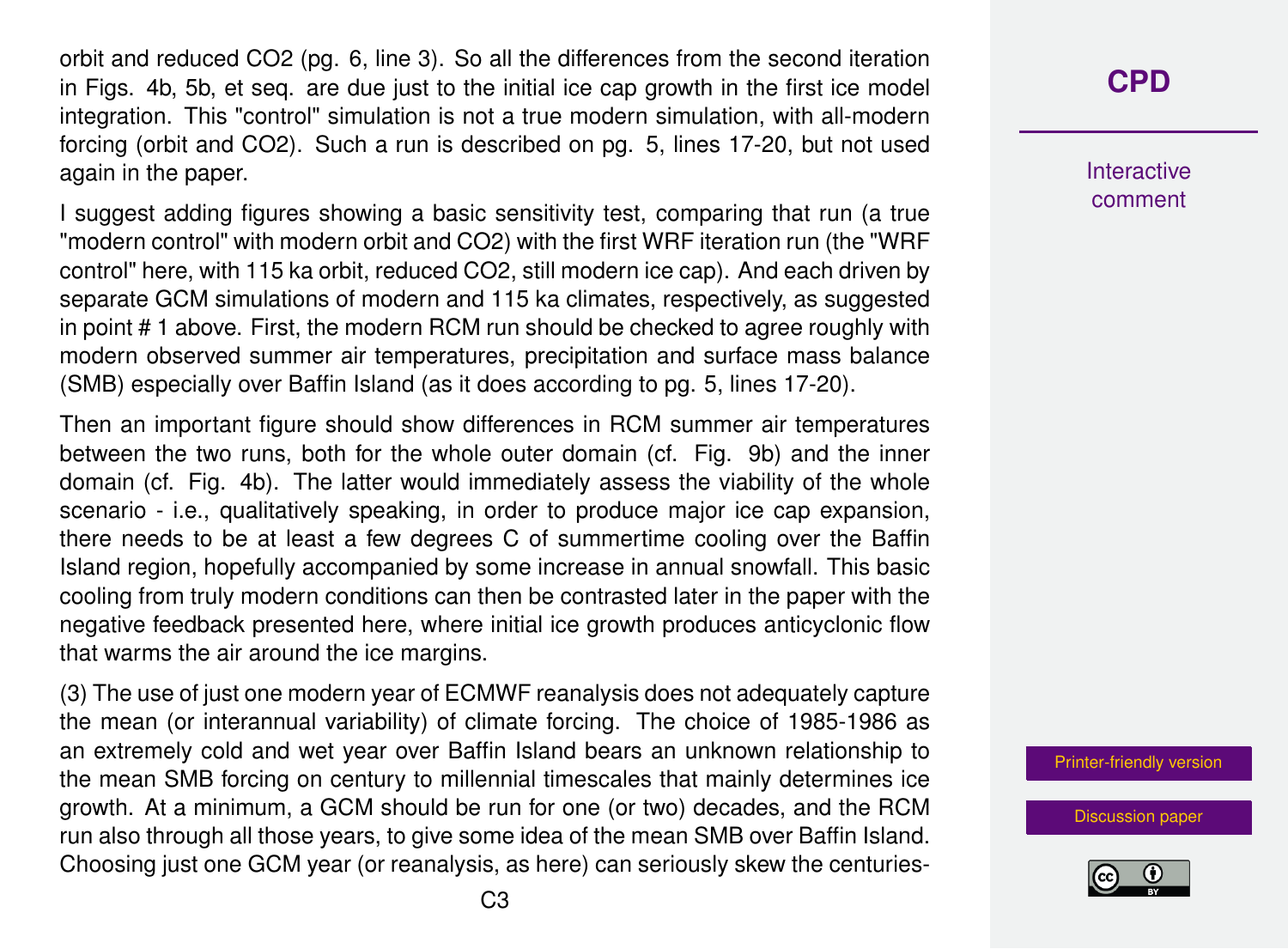scale ice growth, due to the interannual variations of that single year.

(4) The resolution of the ice model (20 km, same as RCM), combined with the elevationbinning of the SMB calculations, may not be sufficient to capture the true overall mass balance and dynamic advance of the ice cap margins. The paper appropriately references van den Berg et al. (2006), who dramatically show that the ice grid needs to be fine enough to resolve the steeply sloping ice-cap surface in the ablation zone, over which SMB varies rapidly due mainly to the atmospheric lapse rate, from ∼zero at the equilibrium line to strongly negative at the ice edge. If the grid only has a few boxes within this zone, and there are large changes in surface ice elevation between neighboring boxes, then subtle changes in climate and the area-integrated SMB may not be captured accurately if at all. The degradation of results depends also on the amplitude of climate forcing, and the method of downscaling SMB to the ice model grid, and has probably occurred to varying degrees in previous inception studies.

van den Berg et al.'s test cases are ∼1000-km ice-sheet profiles, for which grid sizes of 5 km or less are needed for roughly accurate results (their Fig. 3). Here, the Baffin Island ice caps are much smaller, and the model's 20-km grid has only a few boxes within their narrow marginal ablation zones (see Fig. 1a, along SW-NE steepest-descent flow lines), which is probably not capturing true ice-cap advance. Judging from van den Berg et al.'s results, a much finer grid for the ice model should be used to ascertain the true behavior, on the order of a few to 1 km, at least until the initial ice caps grow much larger.

(5) Also, the elevation binning procedure may be contributing to the problem. Although not completely clear, I think the elevation binning (Fig. 1c) is done after each WRF integration, and the "bin line" (as in Fig. 3) is used to specify mass balance as a function of elevation for all points through the next ice model integration. However, the scatter in Fig. 1c shows that SMB is strongly influenced by factors other than elevation. In particular, SMB values around the edges of the ice cap, which are important in allowing or preventing ice advance, may be quite inaccurately represented by the procedure. An

## **[CPD](https://www.clim-past-discuss.net/)**

**Interactive** comment

[Printer-friendly version](https://www.clim-past-discuss.net/cp-2018-5/cp-2018-5-RC1-print.pdf)